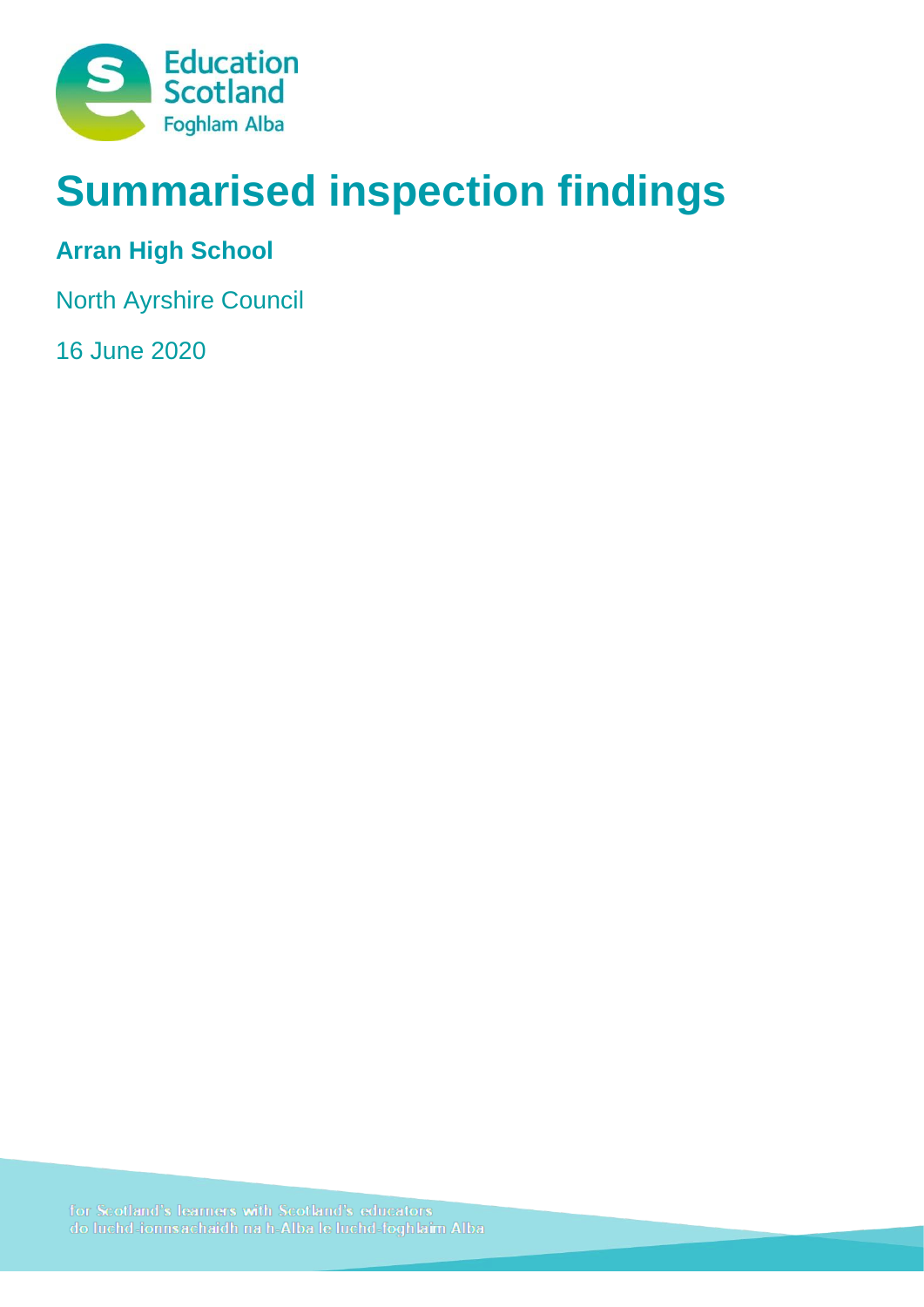School name: Arran High School Council: North Ayrshire Council SEED number: 8200831 Roll (Feb 20): 229

Attendance is generally above the national average. Exclusions are considerably below the national average. In February 2019, 6% of pupils were registered for free school meals. In September 2018, the school reported that 28% of pupils had additional support needs. No pupils live in 20% most deprived datazones in Scotland.

### Key contextual information

Arran High School is a six year non-denominational secondary school situated in the village of Lamlash on the east coast of the island of Arran. It serves all the villages and surrounding areas of the island. There are challenges in both recruitment and retention of staff due to the island location. The Arran High School cluster group consists of the high school and its seven associated primaries from across the island. The senior leadership team comprises the headteacher and two depute headteachers. They share responsibility for educational provision for children and young people aged 3-18, at the High School and Lamlash Primary School and Early Years Class. These are all located on the same campus. The majority of young people remain at school until S6.

|  | 2.3 Learning, teaching and assessment |  |  |
|--|---------------------------------------|--|--|
|  |                                       |  |  |

This indicator focuses on ensuring high-quality learning experiences for all children and young people. It highlights the importance of highly-skilled staff who work with children, young people and others to ensure learning is motivating and meaningful. Effective use of assessment by staff and learners ensures children and young people maximise their successes and achievements. The themes are:

- $\blacksquare$  learning and engagement
- $\blacksquare$  quality of teaching
- $\blacksquare$  effective use of assessment
	- planning, tracking and monitoring
- $\blacksquare$  The school's values of ambition, belonging, compassion and trust are evident in the day-to-day relationships between young people and their teachers and among young people themselves. These positive, respectful relationships foster a calm and orderly learning environment.
- n Young people engage well in their learning and with each other during activities. Most teachers make clear to young people the purpose of their learning. In the majority of lessons, young people have the opportunity to work together and direct their learning. However too many lessons are overly teacher led. This is leading to young people not always being actively engaged in their learning. Young people are keen to learn and are committed to their own successes and achievements. Teachers recognise this and are working well together to offer high-quality learning experiences. There is scope for the school to ensure that teaching is effective in meeting the needs of all learners and, in particular, that there is an appropriate level of challenge for all.
- **n** Young people enjoy a wide range of opportunities to contribute to the life of the school and community. This includes sports, music or events and activities which develop their sense of citizenship. The majority of young people feel staff take on board their views.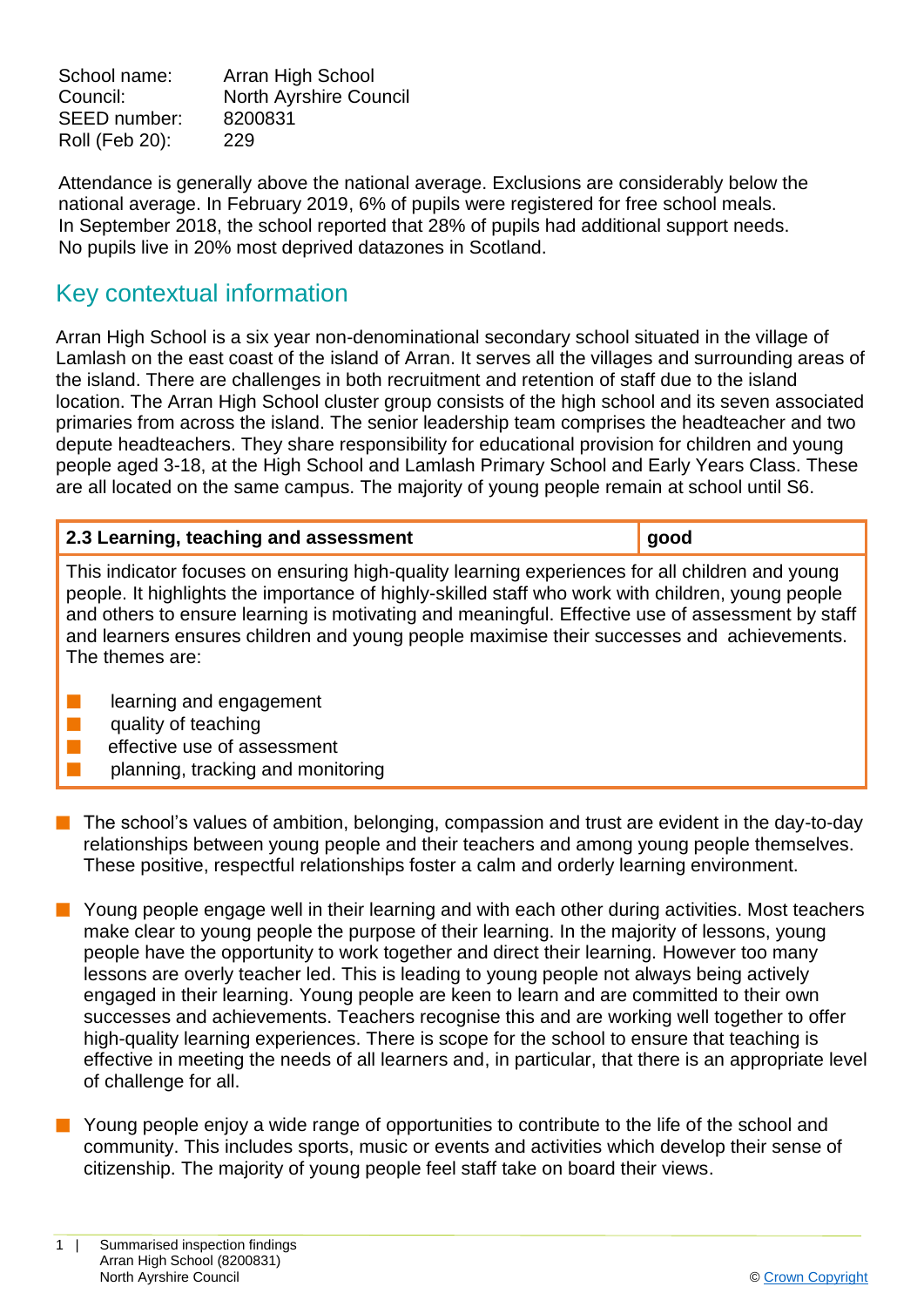- $\blacksquare$  The school's investment in teachers working together and using current educational thinking and research to improve learning for young people is commendable. As a result, in the majority of subjects, young people are becoming more aware of their next steps in learning. They know what they need to do to make further progress. They are also becoming more familiar with criteria which will enable them to produce work of higher quality. This is helping to raise their own expectations and supporting them in taking more responsibility for their own learning.
- **n** Young people benefit from teachers working together to develop a shared language of learning across the school. This supports improvements in literacy skills and in particular, extended writing from young people. The school should proceed with its plans to develop further these approaches across the whole school, building on current progress. This should support increased consistency of high-quality experiences for all.
- $\blacksquare$  There is a range of learning opportunities for young people to develop their creativity and critical thinking skills, for example through computer programming or electives. All young people would benefit from an increased range of opportunities which support innovation and creativity. The helpful focus on mapping out skills within the broad general education (BGE) will support staff in taking this forward.
- **n** Young people are enthusiastic about the improved access to digital technology for classroom use. They also appreciate when teachers use digital platforms and programmes to support their learning at home. A range of factors regarding digital infrastructure limits access to digital solutions for staff networking and for supporting young people's learning using higher-quality digital resources.
- n Most staff deploy a range of assessment tools and strategies to provide robust data on young people's progress at the BGE. Staff across almost all curricular areas are working well to improve their judgement of achievement of a Curriculum for Excellence (CfE) level. This includes increasing confidence in using data literacy skills which support validation of professional judgements. They have made a positive start to developing a more robust understanding of the moderation of learning, teaching and assessment in the BGE. Teachers should focus on the moderation of course planning alongside recent approaches to developing pedagogy.
- Staff work effectively with colleagues in associated primary schools to agree shared expectations and standards of achievement of a CfE level in literacy and numeracy. They should now build on this strong foundation for other curricular areas. This will continue to enhance progression, challenge and expectations in learning for young people through the BGE.
- $\blacksquare$  The school's monitoring and tracking system enables staff within subject departments to identify at the earliest stage young people who may be making limited progress. In the BGE, teachers are becoming more confident in monitoring young people's progress. In a few departments, staff are developing robust approaches to monitoring the progress of young people towards meeting their targets. In the most effective examples of practice, this informs subsequent changes to teachers' planning to meet learners' needs. As a next step, senior leaders should ensure that information on their progress and the interventions in place are available to all teachers. This will help teachers plan for improved connections across subjects.
- $\blacksquare$  In the senior phase, teachers have a clear understanding of young people's progress when making assessment judgements. A significant majority of teachers carry out various national roles with the Scottish Qualifications Authority (SQA) and helpfully share current thinking around national standards with other colleagues.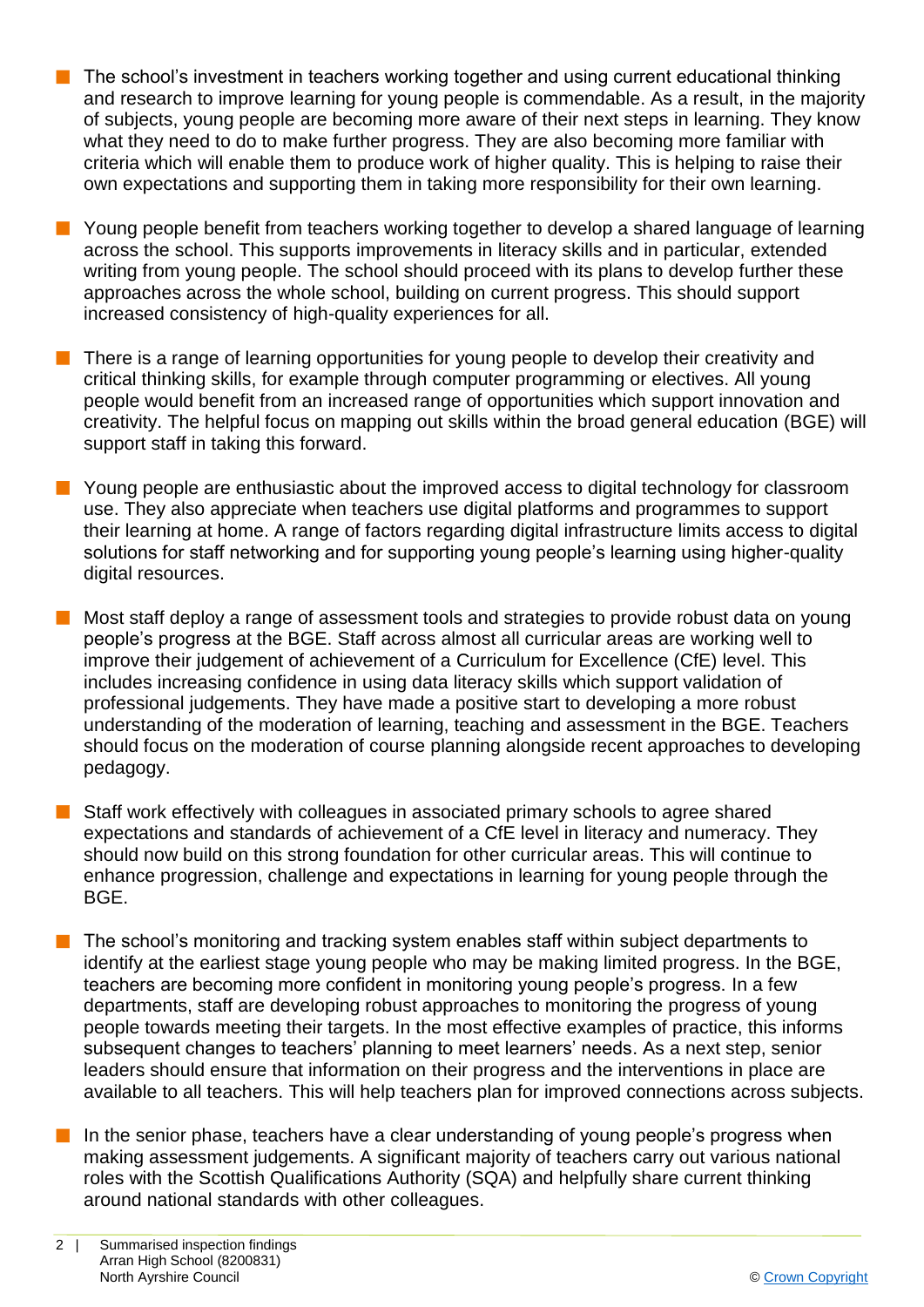- $\blacksquare$  Increasingly, there is a whole school focus on building skills development into course planning and assessment approaches. Staff should ensure that skills are more clearly defined.
- The whole-school approach to improving feedback to young people is effective. An improved whole school understanding of developing and monitoring progress should help to ensure that young people consistently receive high-quality feedback in all classes. Most young people value highly the feedback they receive. They would like it to be more consistent across subjects and, in some subjects, more frequent.
- $\blacksquare$  The learning and teaching working group is well placed to support staff with an increased understanding of the relationship between learning, teaching, the use of assessment and planning, tracking and monitoring. This should support young people to make clearer connections across their learning, identify more easily their strengths and areas for improvement and help to develop more challenging programmes of learning.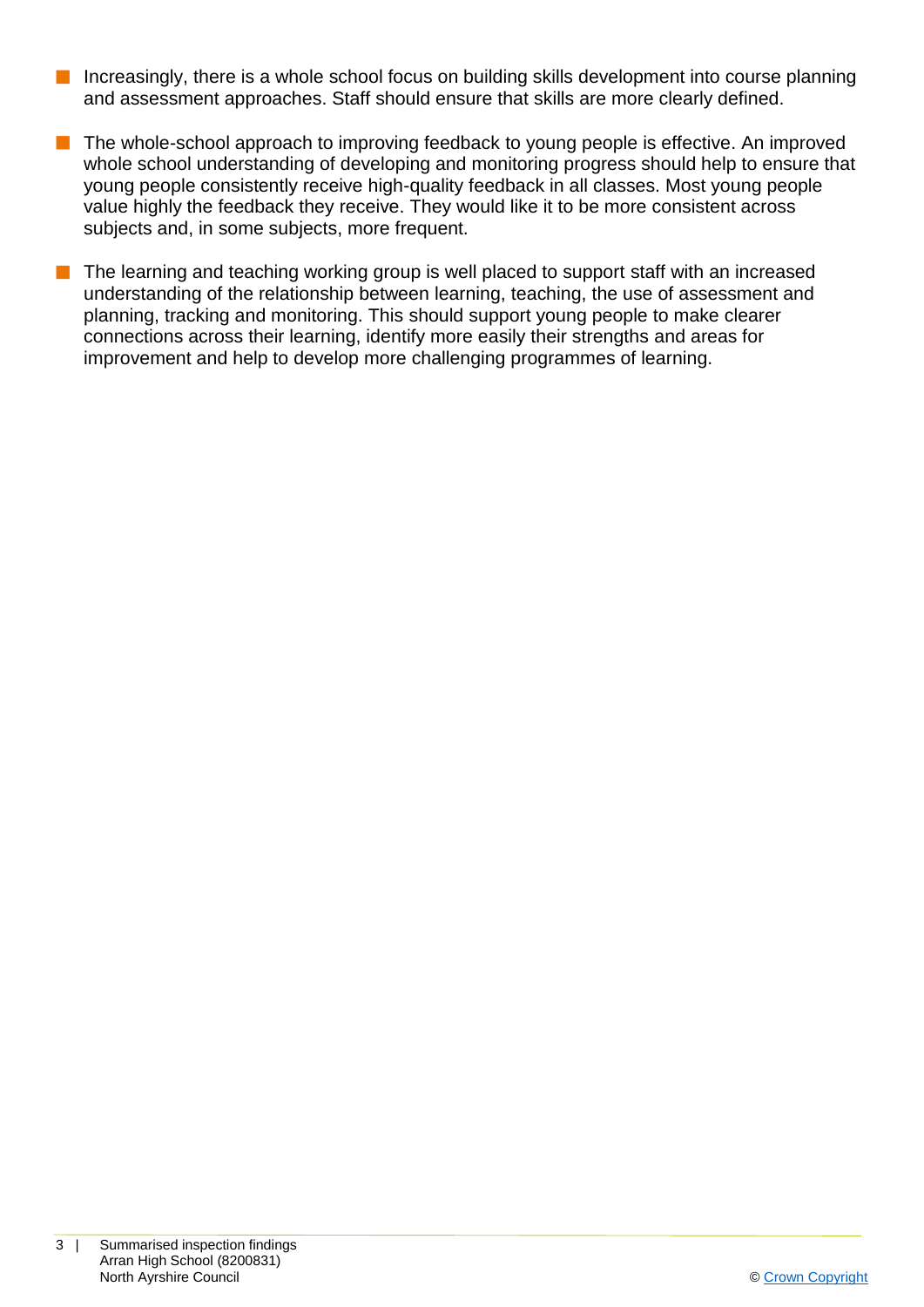#### **2.1 Safeguarding and child protection**

**n** The school submitted self-evaluation information related to child protection and safeguarding. Inspectors discussed this information with relevant staff and, where appropriate, children. In addition, inspectors examined a sample of safeguarding documentation. Areas for development have been agreed with the school and the education authority.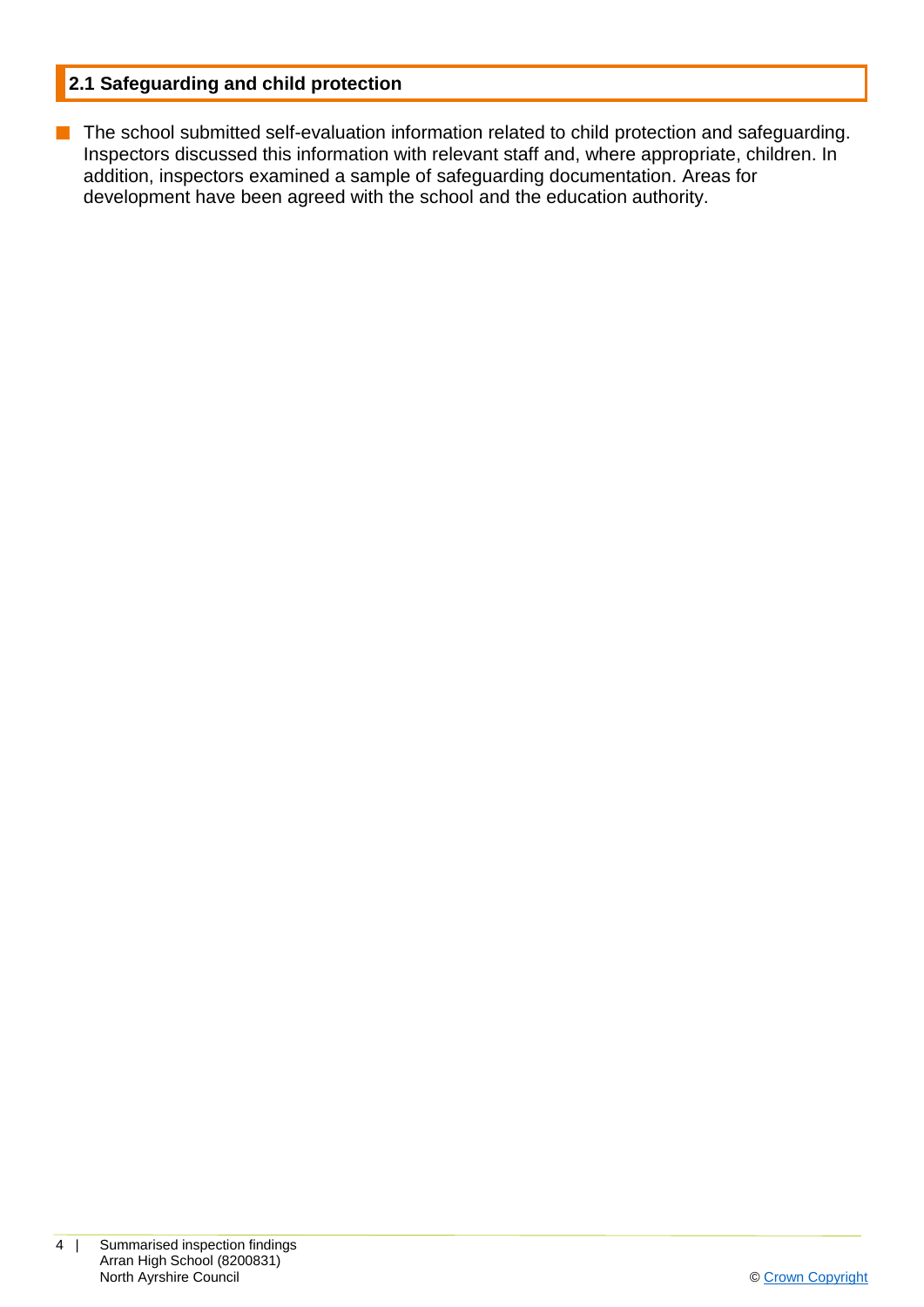| 3.2 Raising attainment and achievement | ∣ good |
|----------------------------------------|--------|
|                                        |        |

This indicator focuses on the school's success in achieving the best possible outcomes for all learners. Success is measured in attainment across all areas of the curriculum and through the school's ability to demonstrate learners' achievements in relation to skills and attributes. Continuous improvement or sustained high standards over time is a key feature of this indicator. The themes are:

- **n** attainment in literacy and numeracy
- $\blacksquare$  attainment over time
- $\blacksquare$  overall quality of learners' achievement
- $\blacksquare$  equity for all learners

As the number of young people in each year group is small, care has been taken when interpreting and analysing data. In order not to identify any of the small number of young people taking qualifications, HM Inspectors have not always used quantitative terms.

#### **Attainment in literacy and numeracy BGE**

- $\blacksquare$  In 2019, almost all young people achieved third CfE level in both literacy and numeracy. The majority of young people achieved fourth level in literacy, with most doing so in numeracy. Percentages of young people achieving across all elements of literacy and numeracy are above both local authority and national figures for third and fourth levels.
- $\blacksquare$  All staff work increasingly well together to develop a shared understanding of standards, engaging in moderation activities with others from both beyond and within the school. As a result, there is increased rigour in professional judgement. Senior leaders feel confident that the most recent data from 2019 is more robust. Effective partnership working with colleagues in the associated primary schools is strengthening a shared understanding of standards in literacy. The introduction of a reading skills development programme across the cluster is supporting a consistent approach to progression in literacy skills. Almost all young people participating in this programme have improved reading skills. Staff analyse data from a range of sources to identify appropriate strategies to support the school's clear focus on ensuring positive outcomes for learners. Senior leaders monitor and track young people's progress in their learning across the curriculum. Young people are known well as individuals. Extracted groups operate as a strategy for raising attainment. The school should keep this approach under review to ensure that young people's needs are met in an appropriately inclusive learning environment alongside their peers.

#### **Attainment in literacy and numeracy Senior phase**

Most young people have attained well in literacy and numeracy on leaving school. In 2016/17, all leavers attained SCQF level 5 or better in both literacy and numeracy. Most young people who left school in 2017/18 attained SCQF level 5 or better in both literacy and numeracy. All leavers in 2016/17 and 2017/18 who gained SCQF level 5 or better in literacy, gained this through a course award. In 2017/18, when leavers' attainment in literacy at SCQF levels 3 or better and 4 or better was significantly much lower than the VC, senior leaders provided evidence to confirm that all young people have achieved in a range of other courses.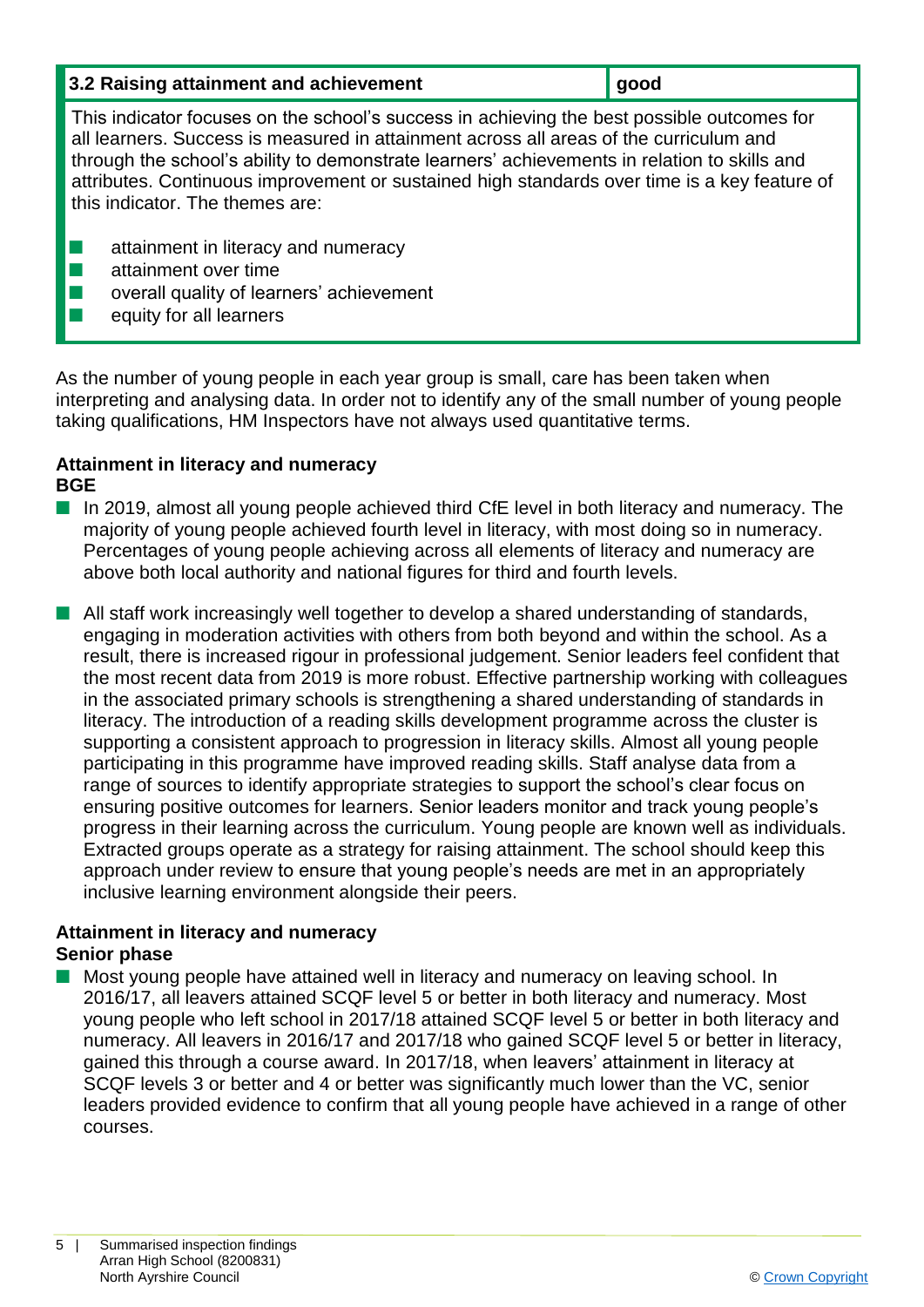#### **Attainment over time**

- $\blacksquare$  The school is well placed to ensure that continuing moderation activity results in improved robustness of data in all curricular areas, informing young people's progression in the BGE.
- $\blacksquare$  Attainment in the senior phase is generally strong across most subjects and presentation levels. Between 2013 and 2017, the average complementary tariff scores for all leavers has shown improvement. With the exception of 17/18, the average complementary tariff scores for leavers, for both the lowest attaining 20% and middle 60%, have improved year-on-year since 13/14. The decline in 17/18 for the middle attaining 60% has scores now in line with the VC whereas they were significantly much higher in the year prior to this. Average complementary tariff scores for the highest attaining 20% of leavers have improved since 15/16 and were significantly much higher than the VC in 17/18.
- **n** Percentage changes represent small shifts in numbers of young people due to the size of the school roll. Over the period from 15/16 to 17/18, the percentage of young people in S4 obtaining two or more qualifications at SCQF level 5C or better was significantly higher and much higher than the VC. Between 2015 and 2017, the percentage of young people attaining three or more qualifications was significantly much higher than the VC, as it was for those who attained four qualifications or more in 16/17. In the most recent year, 18/19, there is a decline in the percentage of young people achieving one or more and two or more qualifications at this level. In 16/17, the percentage of young people attaining SCQF level 5A or better at one or more and two or more qualifications was significantly much higher than the VC. In the latest year, 18/19, the percentage of young people achieving qualifications at SCQF levels 5A or better and level 5C or better are in line with the VC. This reflects a move away from attainment being significantly higher than the VC earlier in the five-year period to being in line.

■ In 18/19, almost all young people by S5 attained two or more qualifications at SCQF level 5C or better. This was significantly much higher than the VC. There has been an increase in the percentages of young people attaining one or more to two or more qualifications at SCQF level 5C or better by S5. The percentage of young people attaining at SCQF level 5A or better has declined. The quality of pass at SCQF level 5 has therefore declined from 2017 to 2019. Performance has moved to in line with the VC at SCQF level 5A or better since 2017/18 after a period of three years from 2014-17 when the percentage of young people attaining at this level was often significantly higher or much higher than the VC. By S5, attainment is significantly higher than the VC at SCQF level 6C or better at five or more courses in 2018/19. In 2017/18-19, the percentages of young people attaining at SCQF level 6C or better and level 6A or better is in line with the VC.

- By S6, over the past five years, the majority of young people go on to obtain three or more Highers. In three of the five years, most young people obtained one or more Higher at SCQF level 6C or better. These figures are in line with the VC in four of the five years and significantly much higher in 17/18. In 18/19, the percentages of young people attaining at SCQF level 6C or better and level 6A or better are in line with the VC.
- $\blacksquare$  Senior leaders recognise the need to keep under review the school's presentation policy across specific departments to support high but appropriate expectations for all learners. This will help staff to support young people to make better informed, aspirational coursing decisions as they move into and through the senior phase. Ongoing development work strengthening progression in the BGE should support sustained improvement in the senior phase.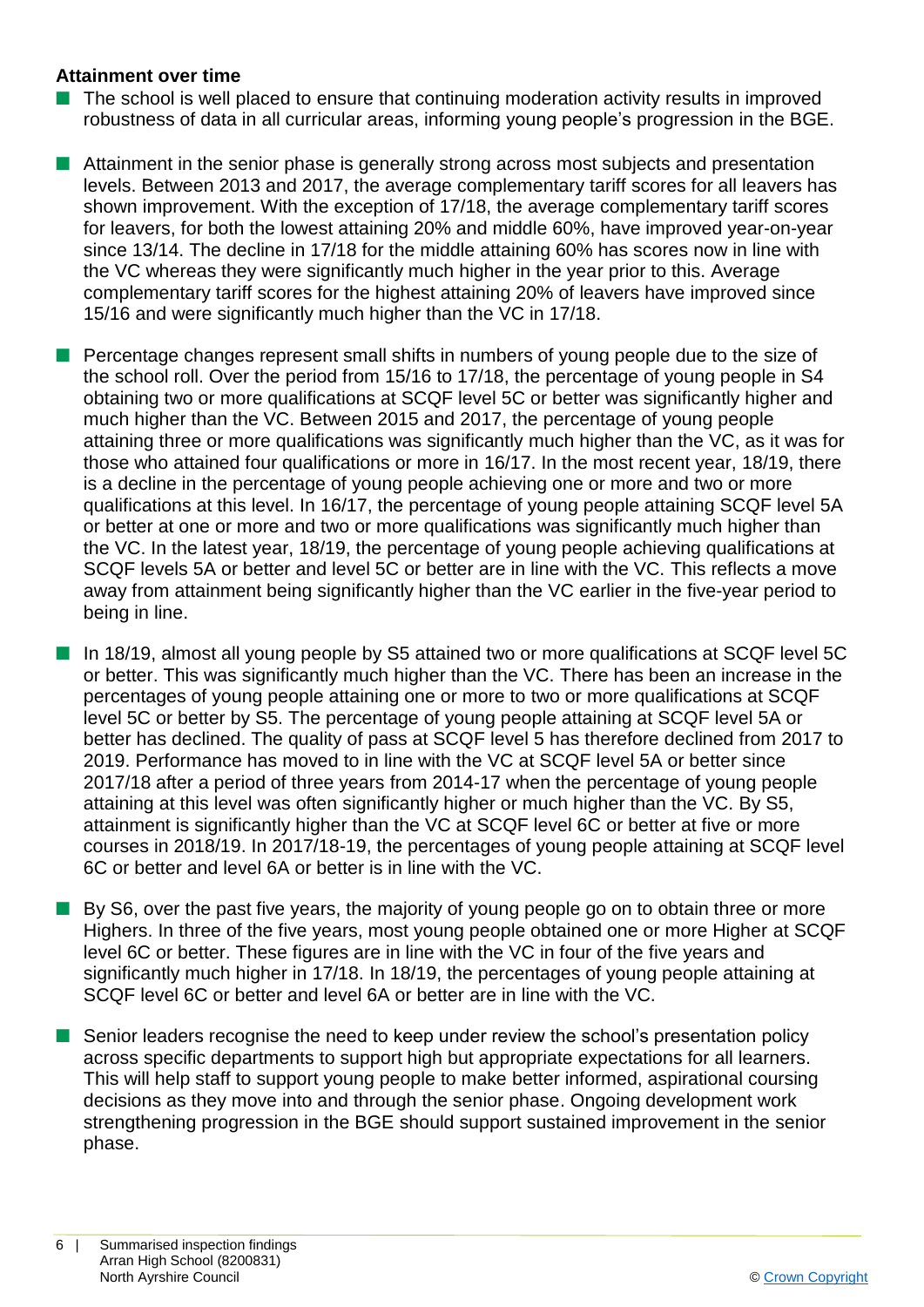#### **Overall quality of learners' achievements**

- $\blacksquare$  Staff offer a range of clubs, activities and educational visits, for example in the areas of music, wellbeing and sport. These provide opportunities for personal achievement, allowing most young people to demonstrate improved confidence and teamwork skills.
- Staff recognise young people's achievements well through awarding certificates and celebrating success on social media. They also celebrate them through assemblies and displays around the school. There are a number of opportunities for young people to gain accreditation, for example through SQA Mental Health and Saltire awards. Almost all young people in the senior phase are developing well their leadership skills. Initiatives, such as peer mentoring and the North Ayrshire Sports Academy programmes, successfully support improvements in young people's communication and team building skills.
- **n** Most young people are able to demonstrate that they are responsible citizens through involvement in charity work. The S2 Youth Philanthropy Initiative, Mountain Bike Club and Royal National Lifeboat Institution are strong examples of learners making a positive contribution to the local community. Prefect teams seek to promote the role of learners in shaping change and school improvement. Young people, especially from S1 to S3, would welcome opportunities to lead and contribute further to school improvement.
- Senior leaders track and monitor participation levels to identify young people not yet engaging in achievement opportunities. They should continue to improve approaches to capturing the skills that young people develop and use this intelligence to plan appropriate progression for all. This should also inform the further development of achievement and leadership progression pathways.
- **n** All young people in S5 and S6 regularly participate in wider achievement activities. They benefit from the opportunity to work with partners including the Community of Arran Seabed Trust (COAST) and local employers from the hospitality industry. These partnerships develop very well young people's skills for learning, life and work while strengthening links with the local community. A range of partners speak very positively about collaboration with the school. Most young people in the senior phase can articulate how wider achievements support their skills development. As planned, senior leaders should continue to support young people to develop their understanding of skills developed through involvement in wider achievement activities.

#### **Equity for all learners**

- All staff have a clear understanding of the socio-economic context of the school. Almost all young people reside in Scottish Index of Multiple Deprivation (SIMD) deciles 6 and 8. In three of the five years from 13/14 to 17/18, the average complementary tariff scores for leavers in SIMD decile 8 are significantly much higher than those of young people living in the same decile across the country. Staff are aware that hidden barriers include potential poverty of access to wider resources and opportunity and take action to mitigate against these.
- Senior leaders consult with all stakeholders on the use of Pupil Equity Funding (PEF). They use research evidence appropriately to support improvements in reading and teaching and learning. Additional staffing from PEF is improving outcomes for identified young people, especially in literacy.

#### **Destinations**

 $\blacksquare$  In three of the five years from 14/15 to 18/19, all young people achieved a positive initial leaver destination. The majority leave to enter higher education with a considerable minority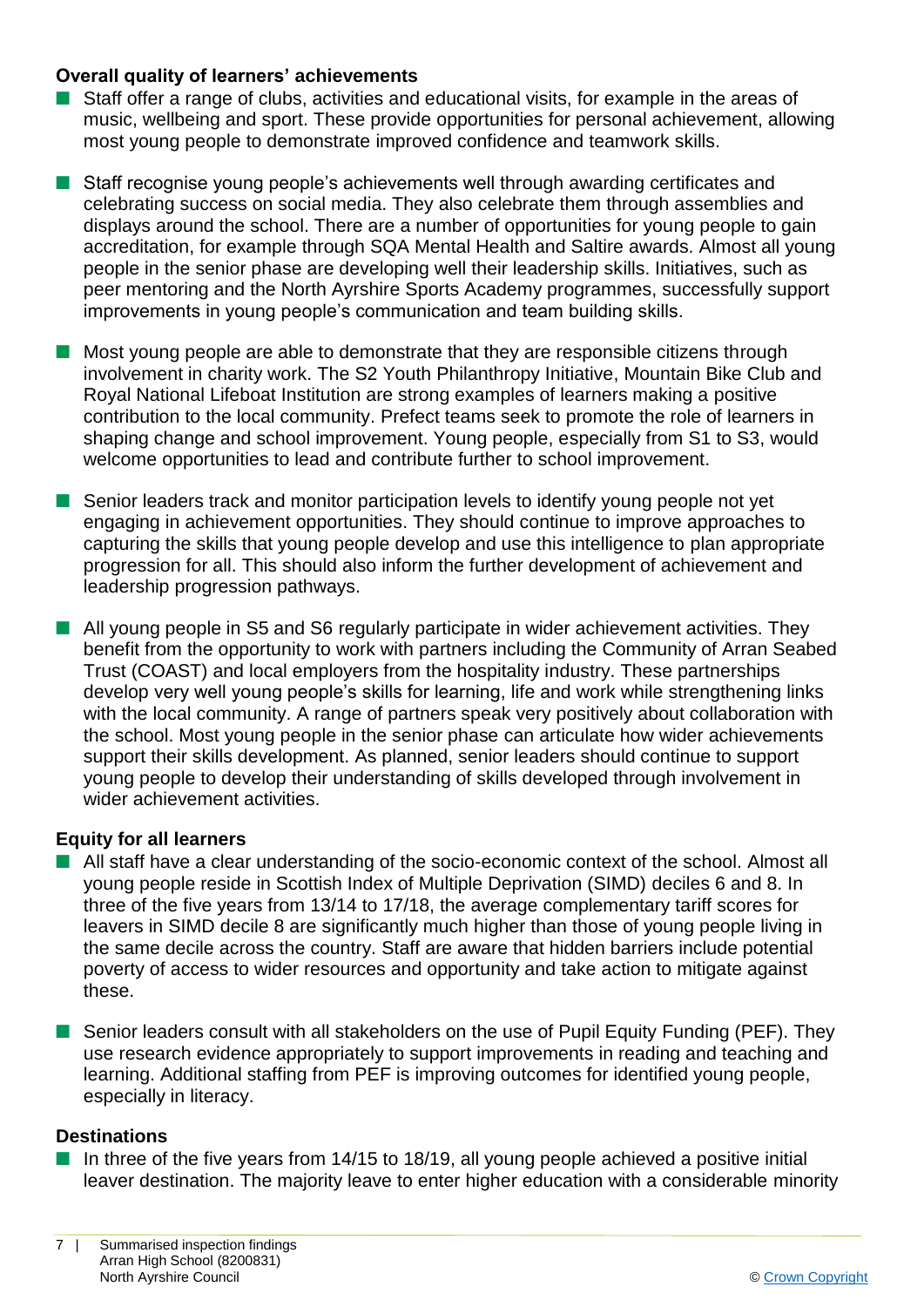taking up employment. Staff work very well with key partners, including local businesses and Skills Development Scotland, to sustain positive destinations.